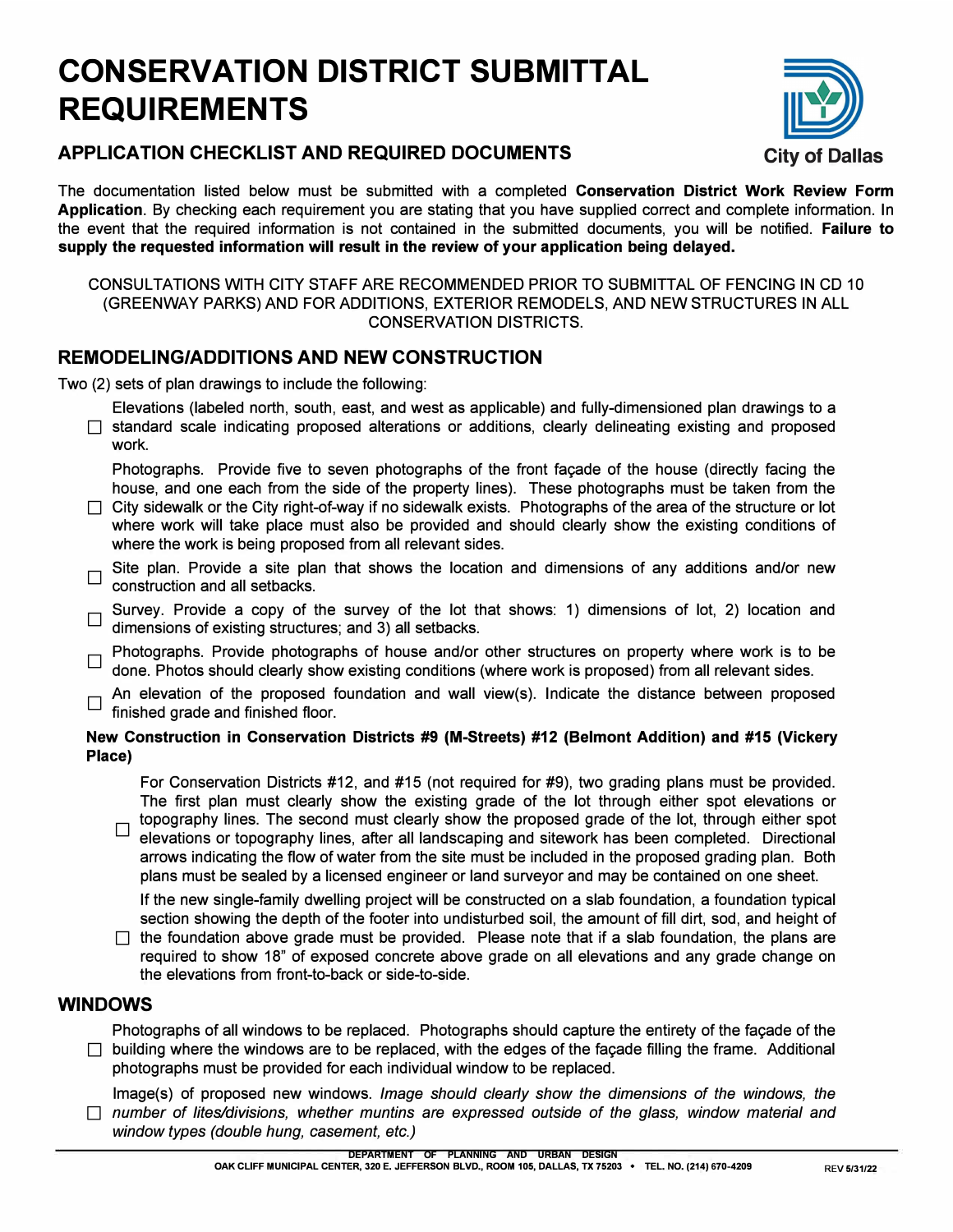# **CONSERVATION DISTRICT SUBMITTAL REQUIREMENTS**

# **APPLICATION CHECKLIST AND REQUIRED DOCUMENTS (CONTINUED)**

# **WINDOWS**

- If window or door openings will be enlarged, reduced in size, removed, or added, fully dimensioned<br>also playetians and floor plans indicating the revised removed as added windows/decay must be provided elevations and floor plans indicating the revised, removed, or added windows/doors must be provided.
- Provide the window quote that includes glazing configuration (grid pattern), operability, and the window  $\Box$  brand and specific series to be used (e.g. Pella Proline, Jeld Wen W-2500, etc.). All windows must have a minimum one-quarter-inch expressed profile on the exterior sash, muntins, and mullions.

# **ROOFING**

Work Review Form **must** specify the following:

- $\Box$  Type of roofing material on the structure currently (e.g., clay tile, comp. shingles).
- $\Box$  Proposed roofing material (e.g., clay tile, comp. shingles).
- □ Brand name of proposed roofing material and color (e.g., GAF, Timberline in Weathered Wood).
- If the slope or footprint of the roof is being altered, a fully dimensioned roof plan and elevation of the house of the shapes. house at all sides indicating the nature of the change.

# **PAINTING**

Paint color chip required. Color chip should show brand, color number and name (e.g., Sherwin-Williams. SW 6359, Beige).

# **POOLS/SPAS**

- $\Box$  A section through the length and the width of the pool/spa showing the height (in inches) above grade for any element of the pool and/or spa above grade.
- $\Box$  An 8.5" by 11" color image of the proposed finished pool/ spa may be required.
- $\Box$  A site plan showing the location of all improvements on the lot, the lot lines, and the location of the necessarily proposed pool.

## **FENCES**

- D A property survey or site plan clearly showing the locations of existing/proposed fencing, existing/ proposed materials and existing/proposed fence heights.
- Elevation drawings of the fence may be required depending on the fence type, height, location, and need<br>  $\Box$  for a narmit for a permit.

*Note: Submittal requirements for fences may vary according to Conservation District regulations additional drawings and information may be required to complete project review.* 

## **DEMOLITIONS**

Photographs. Provide photographs of the front facade of the house to be demolished (directly facing the  $\Box$  house, and one each from the side of the property lines), taken from the City sidewalk or the City right-ofway if no sidewalk exists.

If located in the M-streets (CD #9), M-Streets East (CD #11), Kessler Park (CD #13), or Rawlins Place<br>(CD #16) Conservation Districts, additional documentation will be required. It is strongly (CD #16) Conservation Districts, additional documentation will be required. *recommended that the Conservation District staff be consulted prior to submittal of any demolition application within these four conservation districts.*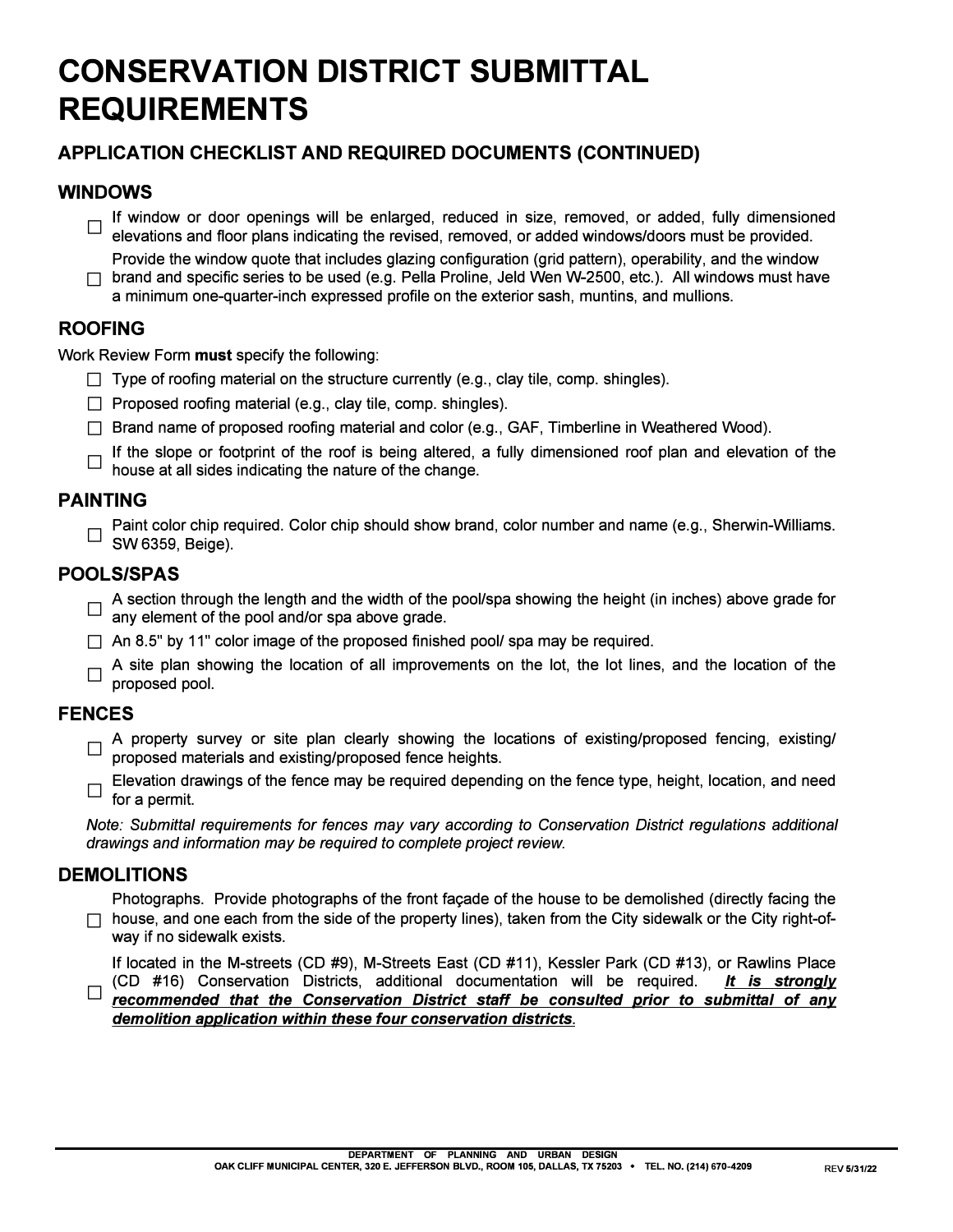# **CONSERVATION DISTRICT SUBMITTAL REQUIREMENTS**

### **APPLICATION CHECKLIST AND REQUIRED DOCUMENTS (CONTINUED)**

### **DRIVEWAYS, RETAINING WALLS, WALKWAYS AND OTHER FLA TWORK**

- $\square$  Site plans drawn to scale that show the entirety of the site, including all improvements and lot lines, and the prepared featurint of the flatuer is the proposed footprint of the flatwork.
- $\Box$  Specifications of the materials proposed for the flatwork.
- Retaining wall projects must provide scalable elevations of the wall, including a section showing the footer below grade, the height of the wall above grade, and the soil being retained.

#### *PLAN DRAWING STANDARDS*

- *1. Minimum scale of 1/s"* **=** *1'-0" on all plans and elevations, unless otherwise approved by* a *Conservation District Planner. Plans should not be reduced and must be to scale to verify measurements.*
- *2. All drawing documents submitted for review must have* a *minimum text size of 3/J2'' and* a *minimum drawing sheet size of 11" by 17" and* a *maximum of 36" by 48", "E" size.*
- 3. Additional information pertaining to Conservation Districts, including a list of ordinances, maps, and other general information can be found at: https://dallascitvhall.com/departments/sustainabledevelopment/planning/Pages/ *Conservation-Districts. aspx.*

**NOTE: Additional information required by the Building Official may be necessary for the issuance of the permit (Ordinance no. 26029).** 

| provided. | have read the above information and acknowledge that all required documents have been |  |
|-----------|---------------------------------------------------------------------------------------|--|
| Signature | Date                                                                                  |  |

**Please note that staff cannot accept incomplete applications or illegible construction documents.**